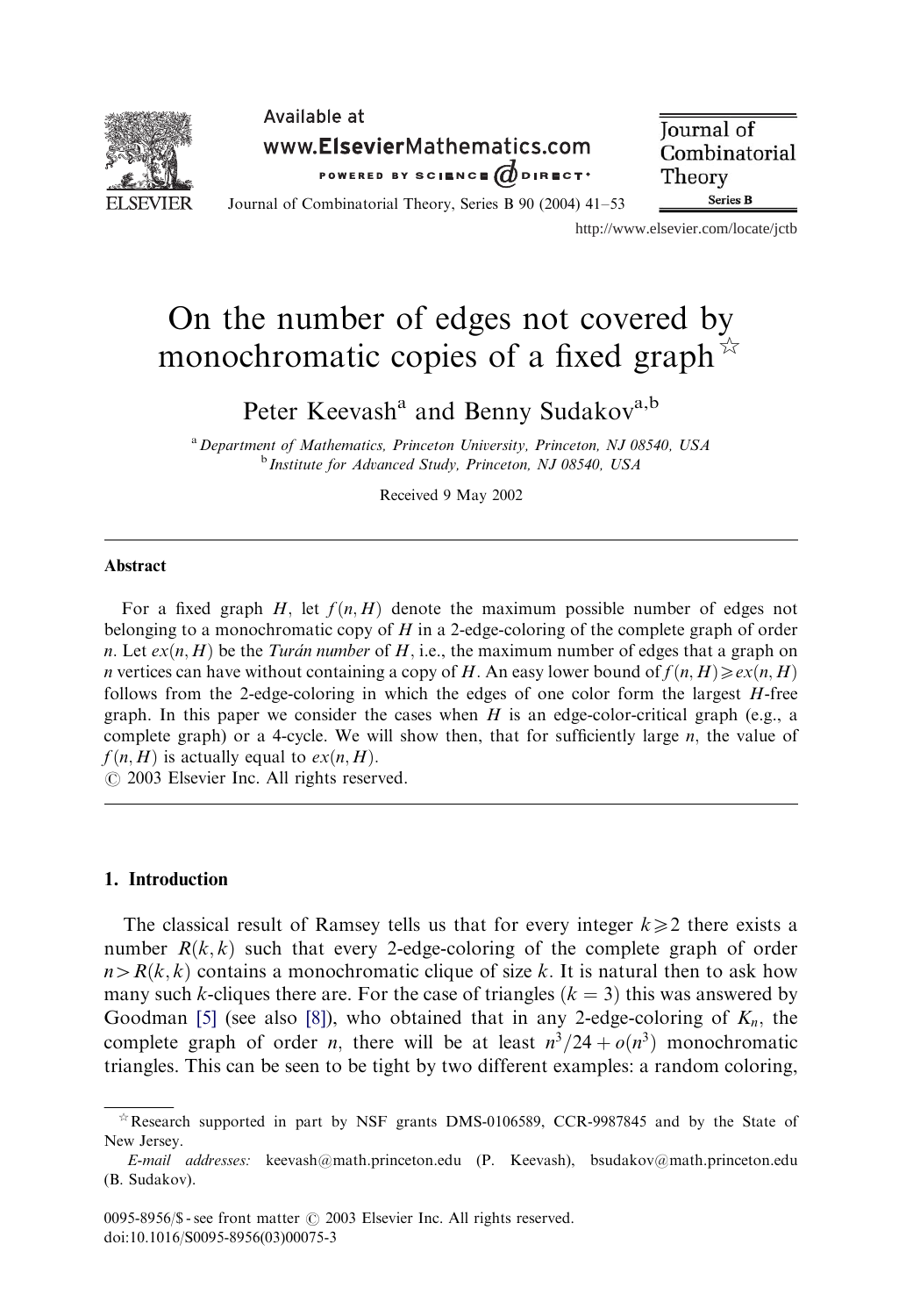or by taking one color to be the complete bipartite graph with both parts of size  $n/2$ . Erdős conjectured that a random coloring should have the smallest number of monochromatic  $K_k$ 's for general k, but this was disproved even for  $k = 4$  by Thomason [\[11\].](#page-12-0) Another question of Erdős motivated by Goodman's result asks for the minimum number of edge disjoint monochromatic triangles in any 2-edgecoloring of the complete graph  $K_n$ . In [\[2\]](#page-12-0) he conjectured that here also it is best to take one of the colors to be a complete bipartite graph, which will give  $n^2/12 + o(n^2)$ edge disjoint monochromatic triangles. This conjecture remains open, although some progress has been made in [\[3,7\].](#page-12-0)

In this paper we look at the problem from a different perspective, that of finding the maximum number of the edges that do not belong to a monochromatic copy of some fixed graph. For triangles one might expect, by analogy with the results above, that the maximum occurs when one color class forms a maximum size triangle free graph, thus giving the answer  $|n^2/4|$ . Let  $f(n, \triangle)$  be the maximum possible number of edges not contained in a monochromatic triangle in a 2-edge-coloring of  $K_n$ . Erdős mentioned in [\[2\],](#page-12-0) Problem 10 that, together with Rousseau and Schelp (unpublished), they showed that for sufficiently large *n*, indeed  $f(n, \triangle) = |n^2/4|$ . Also, as was pointed out to us by N. Alon, this can be deduced from a result of Pyber [\[9\]](#page-12-0), which states that for  $n\geq 2^{1500}$  one needs at most  $\lfloor n^2/4 \rfloor + 2$  monochromatic cliques to cover all the edges of a 2-edge-colored  $K_n$ . Nevertheless, we feel that it is worth setting out a simple argument which will determine  $f(n, \triangle)$  for all n. This is done in the following theorem.

**Theorem 1.1.**  $f(n, \Delta) = {n \choose 2}$  for  $n \le 5$ ,  $f(6, \Delta) = 10$  and for all  $n \ge 7$ 

$$
f(n, \triangle) = \left\lfloor \frac{n^2}{4} \right\rfloor.
$$

In  $[2]$  Erdős also suggests that generalizations of this result should be possible. For a fixed graph H, let  $f(n, H)$  denote the maximum possible number of NIM-H edges, i.e., edges not belonging to a monochromatic copy of H in a 2-edge-coloring of  $K_n$ . Let  $ex(n, H)$  be the Tura'n number of H, that is, the maximum number of edges that a graph on  $n$  vertices can have without containing a copy of  $H$ . Note that an easy lower bound of  $f(n, H) \geqslant e^{x(n, H)}$  follows from the 2-edge-coloring in which the edges of one color form the largest H-free graph.

Our first result concerns the case when  $H$  is a complete graph, so we recall Turán's theorem, which gives  $ex(n, H)$  in this case. Let  $T_r(n)$  be the complete r-partite graph on *n* vertices with class sizes as equal as possible. Let  $t_r(n)$  be the number of edges of  $T_r(n)$ . Then  $t_r(n) = \frac{r-1}{2r}n^2 + O(n)$  and a celebrated theorem of Turán states that any  $K_{r+1}$ -free graph G on *n* vertices satisfies  $e(G) \leq t_r(n)$ , with equality iff  $G = T_r(n)$ . The following result shows that for sufficiently large, but still 'reasonable'  $n$ , the value of  $f(n, K_{r+1})$  is actually equal to  $ex(n, K_{r+1}) = t_r(n)$ .

**Theorem 1.2.** Let  $r \ge 2$ . Then for  $n > e^{20r^2}$ ,  $f(n, K_{r+1}) = t_r(n)$ .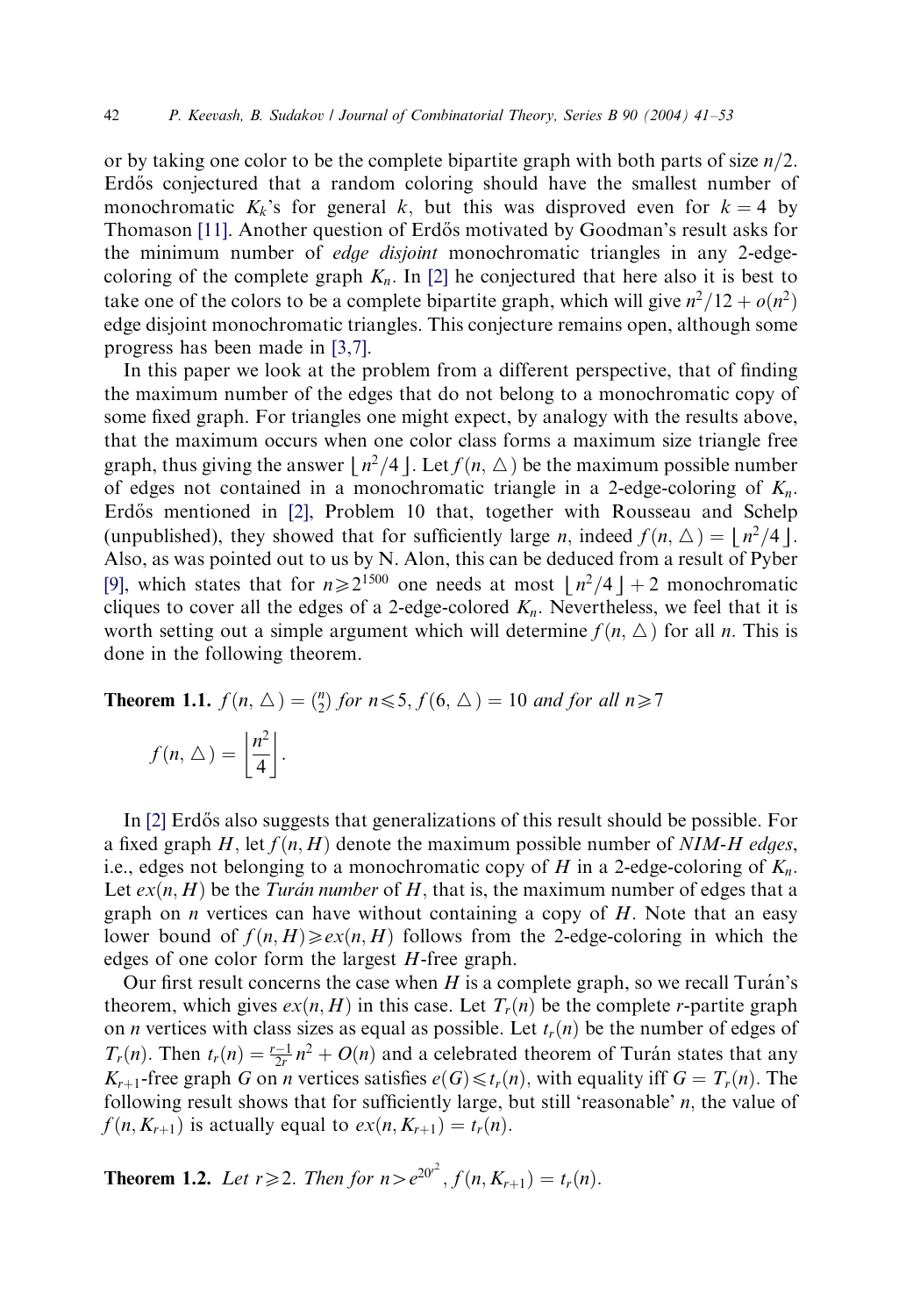We say that a graph H with chromatic number  $\gamma(H) = r + 1$  is *edge-color-critical* if there is some edge e of H for which  $\chi(H - e) = r$ . For such H, it is known (see, e.g., [\[10\]](#page-12-0)) that  $ex(n, H) = t<sub>r</sub>(n)$  for sufficiently large n. Noting that  $K<sub>r+1</sub>$  is edge-colorcritical we see that the following theorem generalizes Theorem 1.2.

**Theorem 1.3.** Let H be an edge-color-critical graph of chromatic number  $r + 1 > 2$ . Then for n sufficiently large,  $f(n, H) = ex(n, H) = t<sub>r</sub>(n)$ .

For example, an odd cycle  $C_{2t+1}$  is edge-color-critical with chromatic number 3, so we have the following corollary.

**Corollary 1.4.** For *n* sufficiently large,  $f(n, C_{2t+1}) = \lfloor \frac{n^2}{4} \rfloor$ .

The final case we consider is when  $H = C_4$  is a 4-cycle, and we will compute  $f(n, C_4)$  for all values of *n*.

**Theorem 1.5.** 
$$
f(n, C_4) = {n \choose 2}
$$
 for  $n \le 5$ ,  $f(6, C_4) = 9$  and for all  $n \ge 7$   
 $f(n, C_4) = ex(n, C_4)$ .

The rest of this paper is organized as follows. In the next section we determine the value of  $f(n, \triangle)$  for all n. In Section 3 we study the number of edges not covered by monochromatic cliques of size  $r + 1, r \ge 2$  and prove Theorem 1.2. The same method with some modifications extends to prove the more general Theorem 1.3, for which we give a proof without obtaining an explicit bound on n for the sake of clarity. In Section 4 we consider the case when  $H$  is a 4-cycle and compute for every  $n$  the maximum number of edges not covered by monochromatic copies of  $C_4$ . The last section of the paper is devoted to some concluding remarks and related open problems.

#### 2. Edges not in monochromatic triangles

In this section we prove Theorem 1.1. For convenience we use the following abbreviation. Given a 2-edge-coloring of the complete graph  $K_n$ , we call an edge a  $NIM-\triangle$  *edge* if it is not contained in any monochromatic triangle. First we consider small values of *n*. For  $n \le 5$  obviously there are 2-edge-colorings of  $K_n$  without monochromatic triangles, so they will have as many as  $\binom{n}{2}$  NIM- $\triangle$  edges. Next, consider the following edge-coloring of  $K_6$ . The red color consists of a 5-cycle together with the three edges which join a sixth vertex to three consecutive vertices on a cycle, and the remaining edges are colored blue. Then the blue color is triangle free, so it is easy to check that this coloring has  $10>6^2/4=9$  NIM- $\triangle$  edges. A computer search shows that this is the maximum possible value for  $n = 6$ . Also using a computer search, one can prove that for  $n = 7, 8, 9$ , the colorings where one color forms a complete bipartite graph give the maximum number of  $NIM - \triangle$  edges, which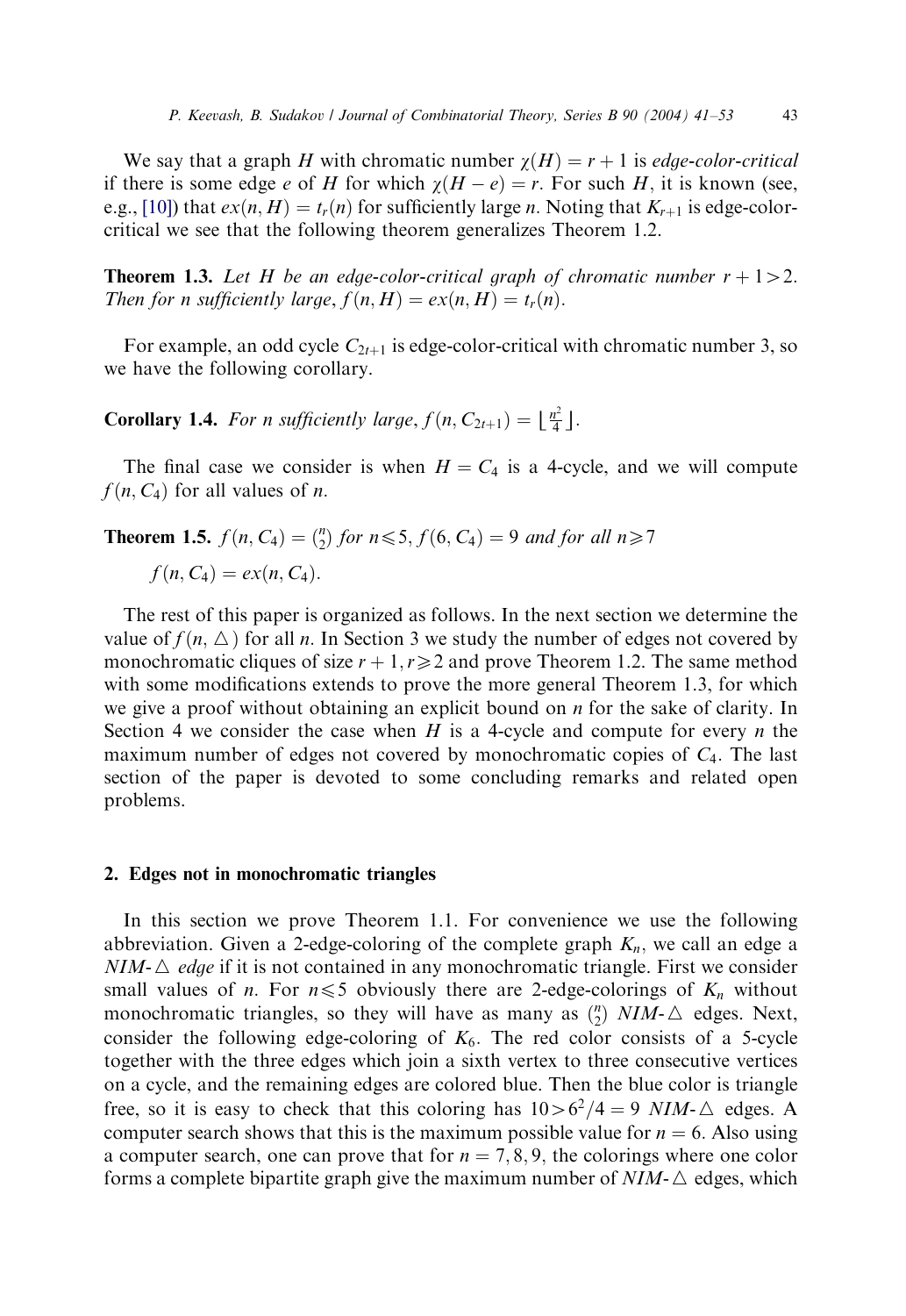is  $\lfloor n^2/4 \rfloor$ . So to finish the proof of Theorem 1.1 it suffices to show the following statement.

**Proposition 2.1.** For  $n \ge 10$ , every 2-edge-coloring of  $K_n$  has at most  $\lfloor n^2/4 \rfloor$  NIM- $\triangle$ edges.

**Proof.** Suppose that there is a 2-edge-coloring with more than  $\lfloor n^2/4 \rfloor$  NIM- $\triangle$ edges. By Turán's theorem there exists a triangle consisting of  $NIM-\Delta$  edges, whose vertices we denote by x, y, z. Without loss of generality both edges adjacent to x are red, and the edge yz is blue. Let  $S = V(K_n) - \{x, y, z\}$  be the set of the remaining vertices.

Note that all edges connecting x to S are blue. Indeed, if xt is red for some vertex  $t \in S$ , then ty and tz should be blue to avoid a red triangle containing one of two edges xy and xz. Thus yz is not a  $NIM-\Delta$  edge since tyz forms a blue triangle, contradiction.

Next we show that no edge connecting x to S can be  $NIM-\triangle$ . For suppose there exists a vertex  $t \in S$ , such that xt is a NIM- $\triangle$  edge. Let  $S' = S - \{t\}$ . Note that for any  $s \in S'$ , the edge xs is blue, so to avoid creating a monochromatic triangle on xt the edge ts must be red. Thus every edge spanned by  $S'$  forms a monochromatic triangle either with x or with t, so is not a  $NIM - \triangle$  edge. We can see that there are at most  $n-4$  NIM- $\triangle$  edges connecting  $\{x, t\}$  to S'. For if there is any  $s \in S'$  such that xs is a NIM- $\triangle$  edge we see that all edges from s to  $S' - s$  are red, so all edges from t to S' belong to red triangles. Similarly, if there is any  $s \in S'$  such that ts is a NIM- $\triangle$ edge we see that all edges from s to  $S' - s$  are blue, so all edges from x to S' belong to blue triangles. Hence at most  $|S'| = n - 4$  NIM- $\triangle$  edges connect  $\{x, t\}$  to S'. Together with the edges connecting  $\{y, z\}$  to S' and edges spanned by the vertices  $\{t, x, y, z\}$ , we obtain that the total number of NIM- $\triangle$  edges in this coloring is at most  $3(n-4)+6<|n^2/4|$  (since  $n\geq 10$ ), which is a contradiction.

We claim that if v is any vertex for which all edges of the triangle  $vyz$  are NIM- $\triangle$ then vy and vz are red and thus by the above argument all edges from v to  $V - \{v, y, z\}$  are blue and not  $NIM - \triangle$ . Indeed, let  $v \neq x$  be a vertex for which all edges of the triangle vyz are NIM- $\triangle$ . Note that vy and vz cannot both be blue (yz is blue and  $NIM-\Delta$ ) so if they are not both red then we can assume that vy is blue and *vz* is red. Let  $W = V - \{v, x, y, z\}$ . As above we see that all edges connecting y to W are red. In addition, we already have that all the edges connecting  $x$  to  $W$  are blue, so W spans no NIM- $\triangle$  edges. Also as above we can see that there are at most  $n - 4$  $NIM-\Delta$  edges connecting  $\{x, y\}$  to W. Therefore the same calculation as before leads to a contradiction. This shows that vy and vz are both red, as required.

Recall that all edges between x and  $S = V - \{x, y, z\}$  are blue, so only the red edges inside S can be NIM- $\triangle$ . Also the NIM- $\triangle$  red edges clearly contain no triangle, so by Turán's theorem there are at most  $\lfloor (n-3)^2/4 \rfloor$  of these. There-<br>fore, the number of NIM  $\land$  edges between yva and S is at least  $\lfloor n^2/4 \rfloor$ fore the number of NIM- $\triangle$  edges between xyz and S is at least  $\lfloor n^2/4 \rfloor$  $-[(n-3)^2/4] - 3 \ge n-1$ , since  $n \ge 10$ . None of these NIM- $\triangle$  edges meets x, so there must be two vertices  $n \le n \ge 10$ . None of these NIM- $\triangle$  edges By the there must be two vertices v, w in S joined to both y and z by NIM- $\triangle$  edges. By the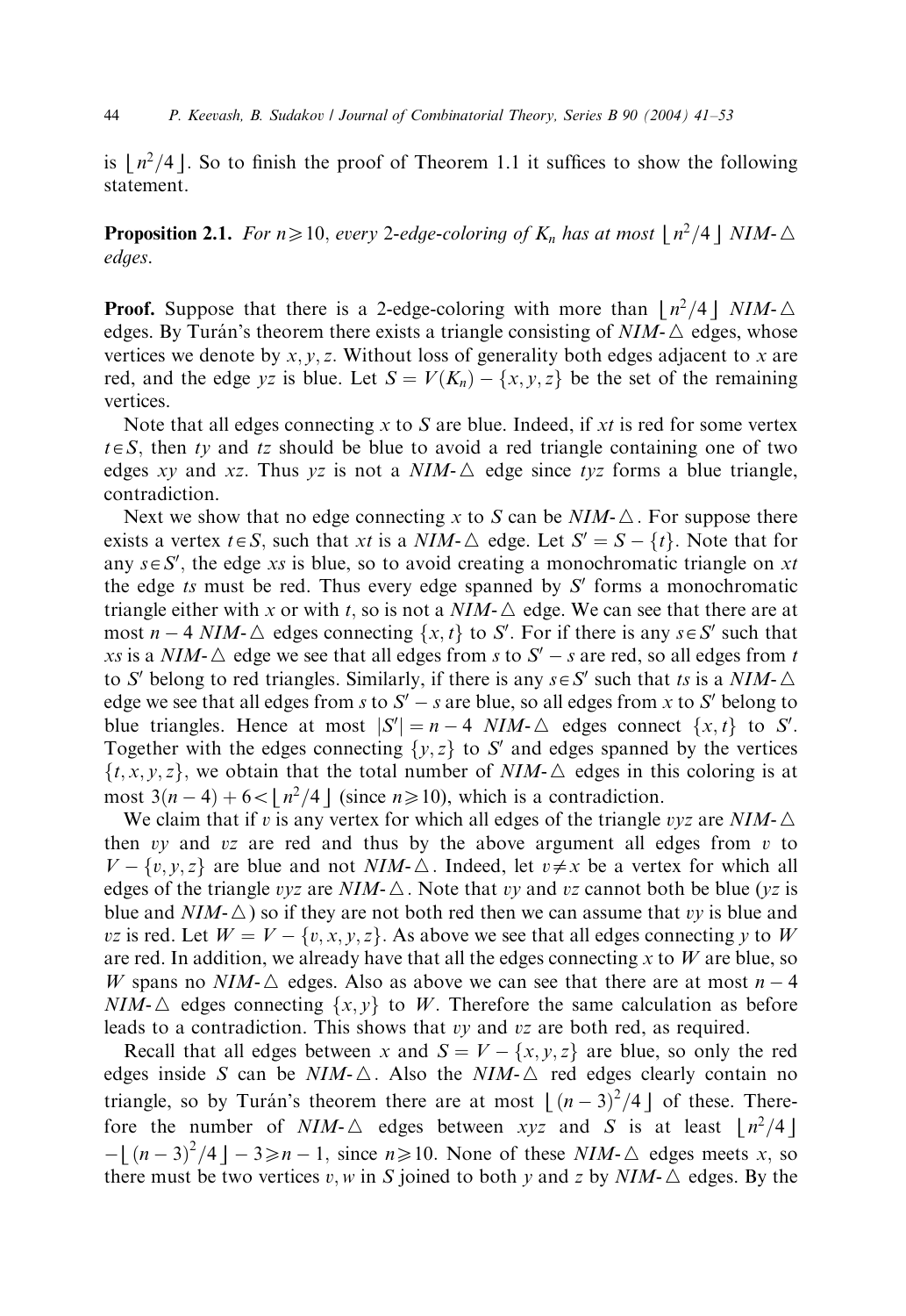previous paragraph no other edges at v or w are  $NIM - \triangle$ . As before, only red edges not incident to  $\{v, w, x, y, z\}$  can be NIM- $\triangle$  and they cannot contain a triangle, so there are at most  $\lfloor (n-5)^2/4 \rfloor$  such edges. Since  $n \ge 10$ , we see that the total number<br>of NIM- $\land$  edges in this coloring is at most of  $NIM - \triangle$  edges in this coloring is at most

$$
\lfloor (n-5)^2/4 \rfloor + 2(n-3) + 3 \le \lfloor n^2/4 \rfloor,
$$

a contradiction that completes the proof.  $\Box$ 

## 3. Edge-color-critical graphs

Recall that a graph H with chromatic number  $\gamma(H) = r + 1$  is *edge-color-critical* if there is some edge e of H for which  $\chi(H - e) = r$ . In this section we determine the value of  $f(n, H)$  for such H when n is sufficiently large. A natural example of such a graph is the complete graph  $K_{r+1}$ . We will begin by presenting the argument in this simpler case, so that we may illustrate the ideas involved and also to show that the lower bound on *n* which we require is quite reasonable.

We start by recalling some notation. Let  $T_r(n)$  be the complete r-partite graph on n vertices with class sizes as equal as possible. Let  $t_r(n)$  be the number of edges of  $T_r(n)$ . Then it is easy to see that  $t_r(n) = \frac{r-1}{2r}n^2 + O(n)$ . By Turán's theorem any  $K_{r+1}$ free graph G on *n* vertices satisfies  $e(G) \leq t_r(n)$ , with equality iff  $G = T_r(n)$ . Erdős and Stone [\[4\]](#page-12-0) showed that with slightly more than  $t_r(n)$  edges, we not only can guarantee a copy of  $K_{r+1}$ , but even a copy of  $K_{r+1}(t)$ , i.e., a complete  $r + 1$ -partite graph with  $t$  vertices in each class. The following quantitative version of this theorem is due to Bollobás and Erdős (see, e.g.,  $[1]$ .)

**Theorem 3.1.** Let  $r \geq 1$  be an integer, and let  $\varepsilon > 0$ . For  $n > \max(3/\varepsilon, 100)$ , if a graph G on n vertices contains more than  $\left(\frac{r-1}{2r} + \varepsilon\right)n^2$  edges, then it contains a  $K_{r+1}(t)$ , for some  $t \geqslant \frac{\varepsilon \log n}{2^{r+1}(r-1)!}.$ 

We will use this result to prove the following lemma which we need in the proof of Theorem 1.2.

**Lemma 3.2.** Let  $r \ge 2$  and  $n>e^{12r^2}$ . Then every 2-edge-coloring of a complete graph  $K_n$ in which there are more than  $t_r(n)$  NIM- $K_{r+1}$  edges contains a monochromatic copy of  $K_r(2r)$  consisting entirely of NIM- $K_{r+1}$  edges.

**Proof.** Consider a red–blue edge-coloring of  $K_n$  in which there are more than

$$
t_r(n) = \frac{r-1}{2r}n^2 - O(n) \geqslant \left(\frac{r-2}{2(r-1)} + \frac{1}{2r^2}\right)n^2
$$

 $NIM - K_{r+1}$  edges and let  $t = 4r(r!4^{r(r-1)})$ . An easy but tedious computation, which we omit here, shows that we can apply Theorem 3.1 with  $\varepsilon = 1/2r^2$  to conclude that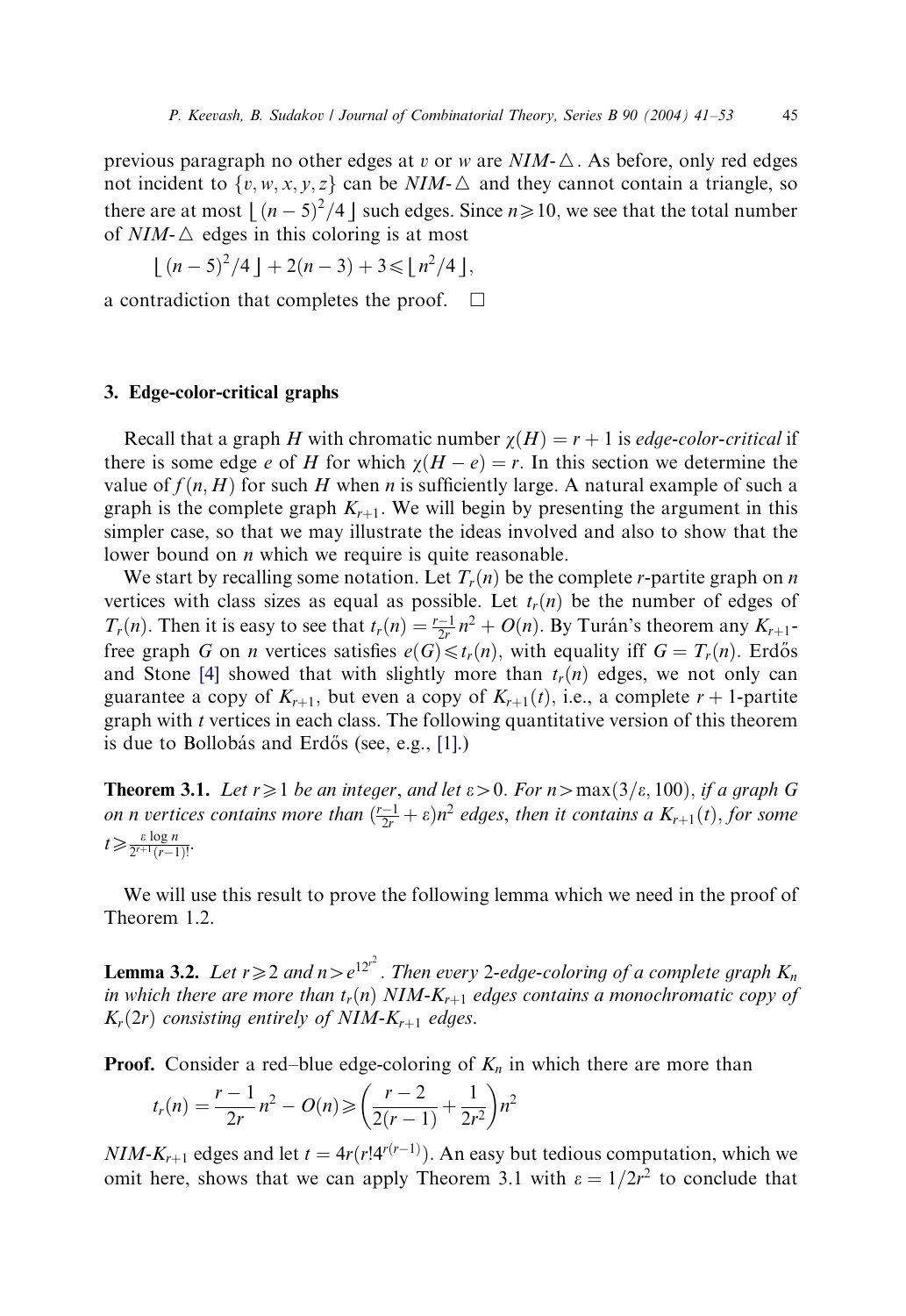there exists a complete r-partite subgraph  $K_r(t)$  consisting entirely of  $NIM-K_{r+1}$ edges. Denote its parts by  $X_1, \cdots, X_r$ .

Call a vertex  $u$  a *red neighbor* (*blue neighbor*) of vertex  $v$  if  $vu$  is colored red (blue). Let x be an arbitrary vertex of  $X_1$ . Without loss of generality we can assume that at least half of its neighbors in  $X_r$  are red, and denote the set of these vertices by W. Note that every vertex  $y \in X_1 \cup \cdots \cup X_{r-1}$  can have at most  $4^r - 1$  blue neighbors in W. Indeed, suppose that some  $y$  has at least  $4<sup>r</sup>$  blue neighbors in W and the set of the neighbors is  $W'$ . Then by the well known bounds on diagonal Ramsey numbers (see, e.g., [\[6\]\)](#page-12-0) W' contains a monochromatic copy of  $K<sub>r</sub>$ . This copy together with either x (if it is red) or with y (if it is blue) forms a monochromatic copy of  $K_{r+1}$ . This contradicts the fact that all the edges between x, y and W are  $NIM-K_{r+1}$ .

For all  $1 \le i \le r - 1$  choose arbitrary subsets  $Y_i \subset X_i$  of size  $2r(r - 1)!4^{r(r-2)}$  and remove from W all blue neighbors of every vertex in  $\bigcup_{i=1}^{r-1} Y_i$ . Denote the remaining set by  $Y_r$ . Then it is easy to see that also

$$
|Y_r| \ge |W| - \left| \bigcup_{i=1}^{r-1} Y_i \right| 4^r \ge t/2 - (r-1) \left( 2r(r-1)! 4^{r(r-2)} \right) 4^r
$$
  
=  $2r(r! 4^{r(r-1)}) - 2r(r-1)(r-1)! 4^{r(r-1)} \ge 2r(r-1)! 4^{r(r-2)}.$ 

Also, for all  $1 \le i \le r - 1$ , all the edges between  $Y_i$  and  $Y_r$  are red. Similarly as before this implies that every vertex in  $Y_i$  has at most 4<sup>r</sup> blue neighbors in  $Y_i$ , for any  $1 \le i \ne j \le r - 1$ . Now we can repeat the above construction for  $Y_1, \dots, Y_{r-1}$  and obtain the sets  $Z_i \subset Y_i$  of size  $2r(r-2)!4^{r(r-3)}$  such that, for all  $1 \le i \le r-2$ , all the edges between  $Z_i$  and  $Z_{r-1}$  are red. Clearly we can continue this process for  $r-3$ additional iterations. In the end we obtain sets  $X_i' \subset X_i$  such that  $|X_i'| \ge 2r$ , and for every  $1 \le i \ne j \le r$  all the edges between  $X_i'$  and  $X_j'$  are red and  $NIM-K_{r+1}$ .  $\Box$ 

Having finished all the necessary preparations, we are now ready to complete the proof of our second theorem.

**Proof of Theorem 1.2.** Suppose the result is not true and consider a red–blue edgecoloring of  $K_n$  with more than  $t_r(n)$  NIM- $K_{r+1}$  edges. By Lemma 3.2 there are sets of vertices  $X_1, \dots, X_r$  of size 2r, such that all edges of the r-partite graph  $H =$  $(X_1, \dots, X_r)$  are NIM-K<sub>r+1</sub>, and red, say. Then it is easy to see that all the edges spanned by the sets  $X_i$  individually are blue, since every such red edge will form a red copy of  $K_{r+1}$  which contains edges of H. Thus each  $X_i$  forms a blue clique of size 2r and therefore contains no  $NIM-K_{r+1}$  edges. Let Y be the set of vertices not in H. Note that no vertex  $y \in Y$  can have a red neighbor in every  $X_i$  as this would create a monochromatic copy of  $K_{r+1}$  which uses edges of H. So for every vertex  $y \in Y$  there exists an index *i* such that all the edges from *y* to  $X_i$  are blue. Note that these edges are not  $NIM-K_{r+1}$  since they are obviously contained in a blue clique of size  $r + 1$ . Let  $Y_i$  be the set of vertices  $y \in Y$  such that all the edges from y to  $X_i$  are blue and i is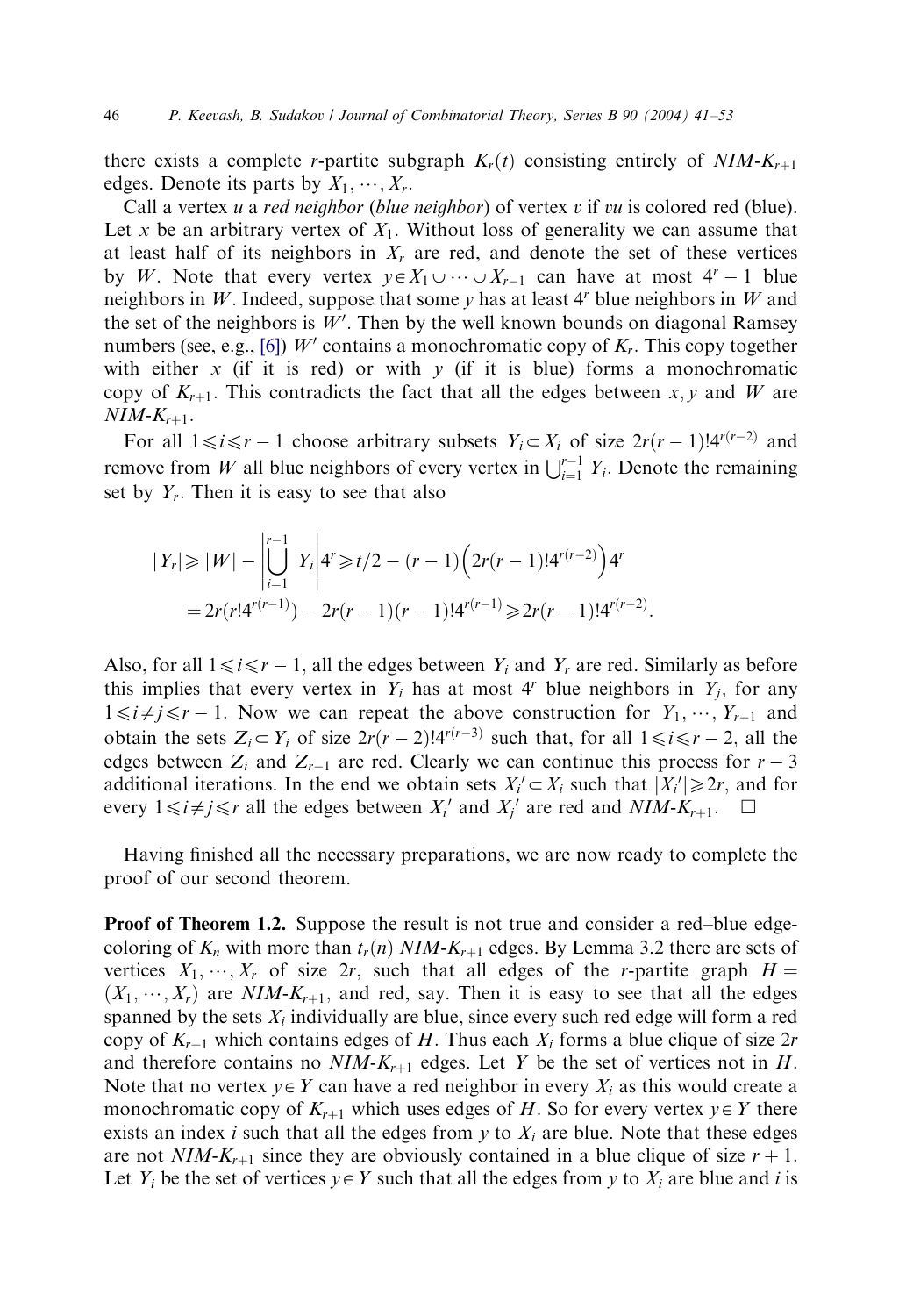the smallest index with this property. This gives a partition of  $Y$  into disjoint subsets  $Y_i$ .

First we consider the case when all the edges in  $\bigcup_i E(Y_i)$  are blue. In that case we obtain that the set of vertices of the entire graph is a disjoint union of  $r$  blue cliques spanned by the sets  $X_i \cup Y_i$ . Clearly none of these sets contains  $NIM-K_{r+1}$  edges. Hence the subgraph of  $K_n$  consisting of  $NIM-K_{r+1}$  edges is r-partite and therefore has size at most  $t_r(n)$ , contradiction.

Next, without loss of generality suppose that  $Y_1$  contains a red edge ab. Note that a and b cannot have common red neighbors simultaneously in each set  $X_2, \dots, X_r$ ; since this will create a red copy of  $K_{r+1}$  which uses  $NIM-K_{r+1}$  edges. Therefore, for at least one index  $i\geqslant 2$ , the red neighborhoods of a and b inside  $X_i$  are disjoint and thus one of them has size at most  $r$ . This implies that either  $a$  or  $b$  is connected by at least  $r$ blue edges with  $X_i$  and these edges are obviously not  $NIM-K_{r+1}$ .

Now we can bound the number of the potential  $NIM-K_{r+1}$  edges in this coloring. H contains  $2r^2(r^2 - r)$  such edges. The  $n - 2r^2$  vertices of Y can each send  $2r(r-1)$  NIM-K<sub>r+1</sub> edges to vertices of H and at least one vertex of Y (a or b) can send at most  $2r(r-1) - r$  such edges. Recall that  $f(n, K_{r+1})$  denotes the maximum possible number of  $NIM-K_{r+1}$  edges in a 2-edge-coloring of  $K_n$ . So there are at most  $f(n - 2r^2, K_{r+1})$  NIM-K<sub>r+1</sub> edges inside Y. Altogether we obtain the following bound:

$$
f(n, K_{r+1}) \le f(n - 2r^2, K_{r+1}) + 2r(r - 1)(n - 2r^2) - r + 2r^2(r^2 - r)
$$
  
=  $f(n - 2r, K_{r+1}) + 2r(r - 1)n - 2r^2(r^2 - r) - r.$ 

Let  $q(n) = f(n, K_{r+1}) - t_r(n)$ . Using the identity

$$
t_r(n) - t_r(n-2r^2) = 2r(r-1)n - 2r^2(r^2 - r),
$$

and the previous inequality we obtain that

$$
g(n) \leq g(n - 2r^2) - r.\tag{1}
$$

On the other hand, for every *m* we have the trivial bound  $g(m) \leq \binom{m}{2} - t_r(m) < m^2/2r$ . Since we are assuming that  $q(n) > 0$ , by repeatedly applying (1) we conclude

$$
0 < g(n) \le g(m) - r\frac{n-m}{2r^2} = g(m) - \frac{n-m}{2r}.
$$

This inequality holds provided  $n - m$  is divisible by  $2r^2$  and  $m > e^{12r^2}$  so that we can apply Lemma 3.2. Therefore picking m a little larger than  $e^{12r^2}$  such that  $n-m$  is divisible by  $2r^2$  we obtain  $m^2/2r \ge g(m) \ge \frac{n-m}{2r}$ . This contradicts the fact that  $n>e^{20r^2}$ and completes the proof of the theorem.  $\Box$ 

Now we give the proof of Theorem 1.3. For simplicity we do not calculate the smallest value of  $n$  for which the argument works. First we note the following lemma, the proof of which is essentially the same as that of Lemma 3.2.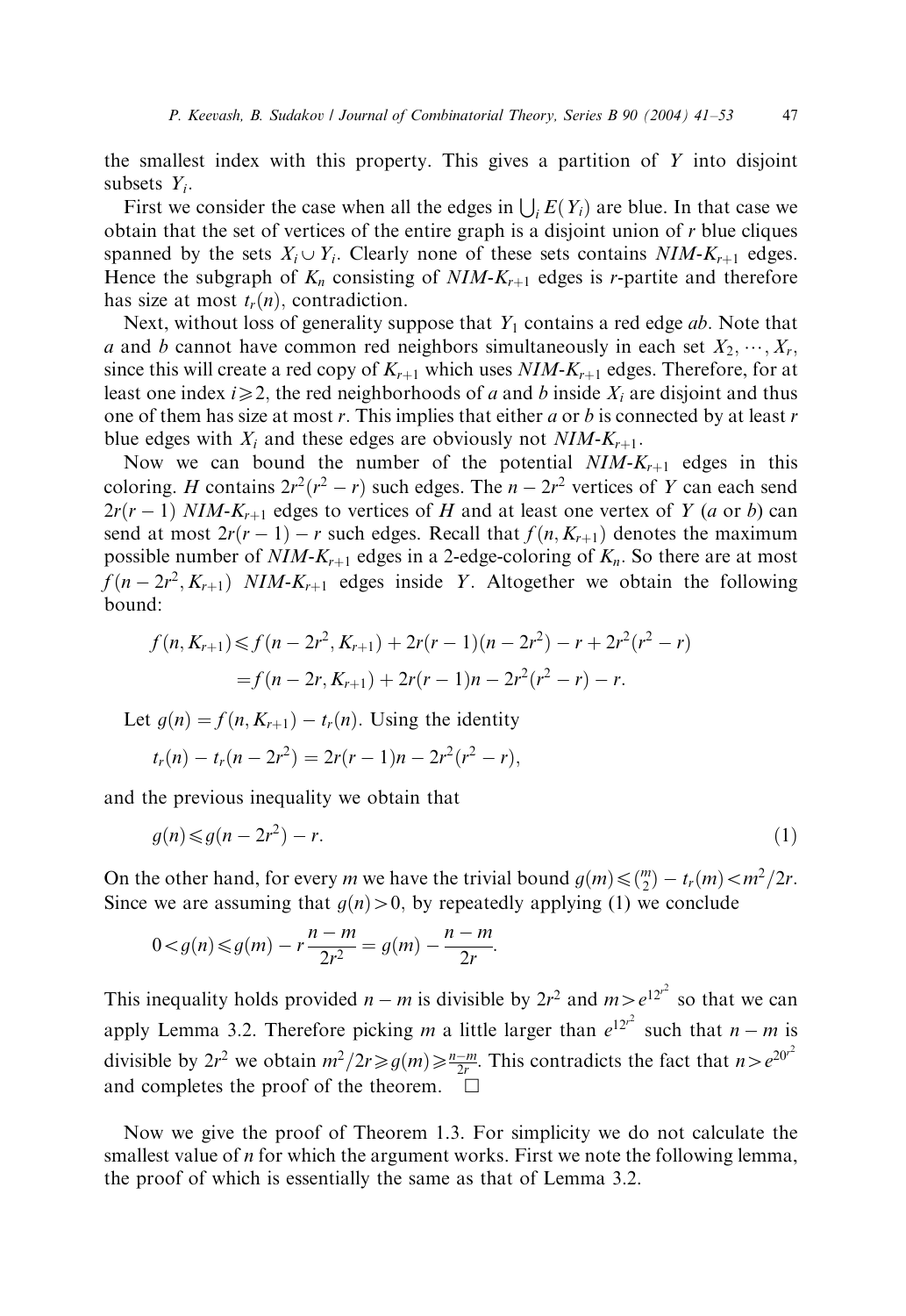**Lemma 3.3.** Let H have chromatic number  $\chi(H) = r + 1 > 2$  and t > 0 be an integer. Then there exists  $n(H, t)$  so that for all  $n > n(H, t)$ , every 2-edge-coloring of a complete graph  $K_n$  in which there are more than  $t_r(n)$  NIM-H edges contains a monochromatic copy of  $K_r(t)$  consisting entirely of NIM-H edges.

**Proof of Theorem 1.3.** Suppose the result is not true and consider a red–blue edge-coloring of  $K_n$  with more than  $t_r(n)$  NIM-H edges. Let s be the number of vertices of H. By Lemma 3.3 there are sets of vertices  $X_1, \ldots, X_r$  of size 3s, such that all edges of the r-partite graph  $J = (X_1, \ldots, X_r)$  are NIM-H, and red, say. Then it is easy to see that all the edges spanned by the sets  $X_i$  individually are blue, since every such red edge will form a red copy of H which contains edges of J. Thus each  $X_i$  forms a blue clique of size 3s and therefore contains no NIM-H edges.

Let Y be the set of vertices not in J. Note that no vertex  $y \in Y$  can have a red neighbor in every  $X_i$  and in addition at least s red neighbors in all but one of the  $X_i$ 's. Indeed, let vertex y have s red neighbors in  $X_i$  for every  $1 \le i \le r - 1$  and some red neighbor in  $X_r$ . Then we can take these neighbors of y together with y itself and  $s - 2$ other arbitrary vertices in  $X<sub>r</sub>$  to find a red copy of H which contains edges of J. So we can partition the vertices of Y into  $r + 1$  classes as follows. For  $1 \le i \le r$  let Y<sub>i</sub> be the set of vertices  $y \in Y$  such that all the edges from y to  $X_i$  are blue and i is the smallest index with this property. Note that these edges are not NIM-H since they are obviously contained in a blue copy of H. Now let  $Y_{r+1} = Y - \bigcup_{i=1}^{r} Y_i$  be the remaining vertices. For any y in  $Y_{r+1}$  there exists at least two indices  $1 \leq i \neq j \leq r$  for which y has at most  $s - 1$  red neighbors in each of  $X_i$  and  $X_i$ . This gives at least  $2s + 1$  blue edges from y to each of  $X_i$  and  $X_j$ , which are not NIM-H. For y in Y we let  $h(y)$  denote the number of edges from y to J are not NIM-H. Then by the above we always have  $h(y) \ge 3s$ , and if  $y \in Y_{r+1}$  we have  $h(y) > 4s$ . We note one further restriction on the numbers  $h(y)$ . Suppose that  $Y_1$  contains a red edge  $ab$ . Then  $a$  and  $b$  cannot have s common red neighbors simultaneously in each set  $X_2, \ldots, X_r$ , since we can take these neighbors of a, b together with a, b and  $s - 2$ other arbitrary vertices in  $X_1$  to find a red copy of H which uses NIM-H edges. Therefore, for at least one index  $i\geq 2$ , the red neighborhoods of a and b inside  $X_i$ have total size at most 4s. Then the blue neighborhoods inside  $X_i$  have total size at least 2s, and so at least s of the edges from  $\{a, b\}$  to  $X_i$  must be NIM-H. Together with those to  $X_1$  we get  $h(a) + h(b) \ge 7s$ . The same is true for a red edge *ab* in any  $Y_i$ , for  $1 \le i \le r$ .

First we consider the case when  $Y_{r+1}$  is empty and all the edges in  $\bigcup_i E(Y_i)$  are blue. In that case we obtain that the set of vertices of the entire graph is a disjoint union of r blue cliques spanned by the sets  $X_i \cup Y_i$ . Clearly none of these sets contains NIM-H edges. Hence the subgraph of  $K_n$  consisting of NIM-H edges is *r*-partite and therefore has size at most  $t_r(n)$ , contradiction.

Otherwise we have  $\sum_{y \in Y} (h(y) - 3s) \geq s$  and we can bound the total number of  $NIM-H$  edges in this coloring as follows. Recall that  $f(n, H)$  denotes the maximum possible number of such edges in a 2-edge-coloring of  $K_n$ , so there are at most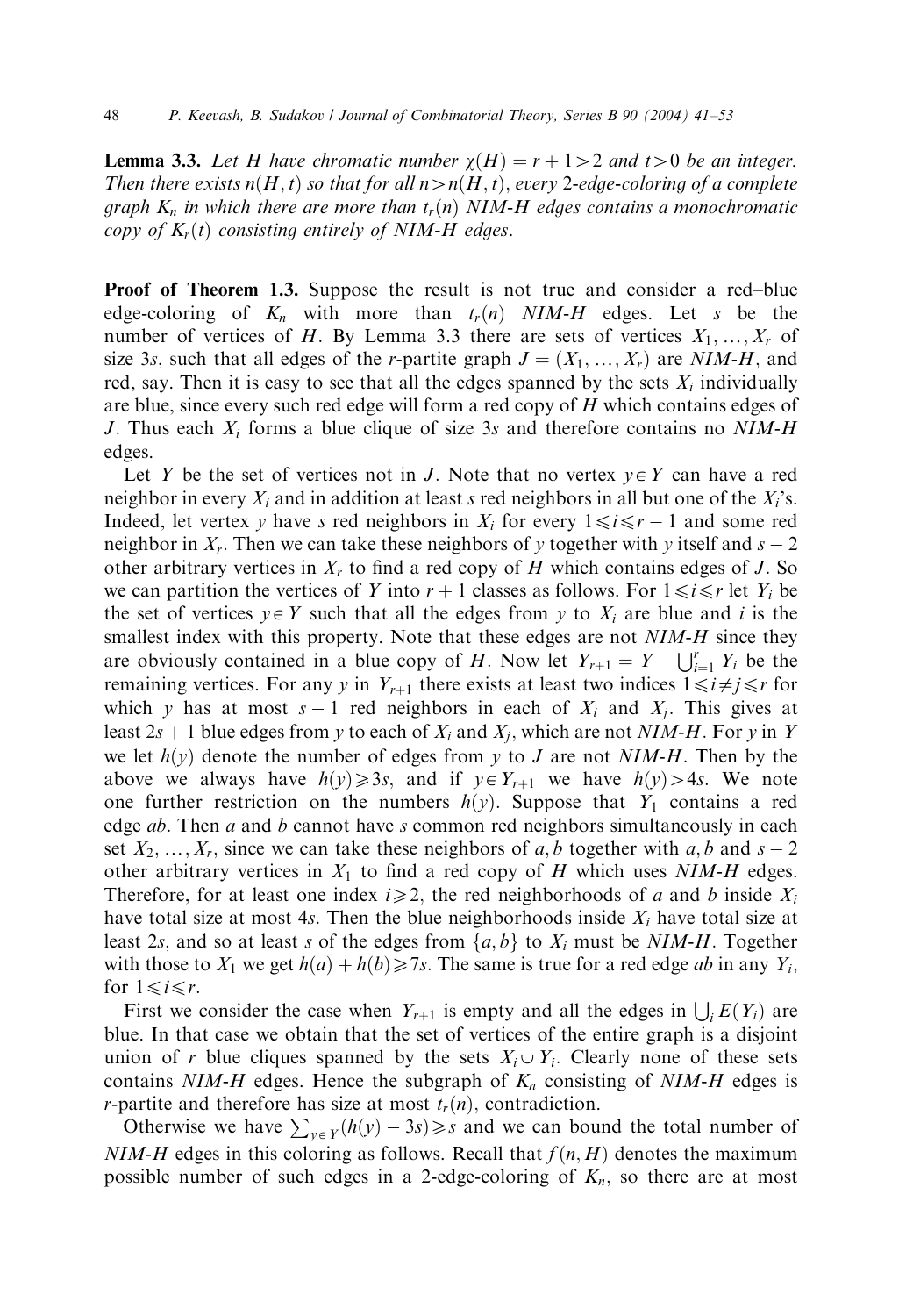$f(n-3sr, H)$  inside Y. There are at most  $\binom{r}{2}(3s)^2$  in J, so in total we have  $f(n, H) \leq f(n - 3sr, H) + {r \choose 2} (3s)^2 + \sum (3sr - h(y)).$ 

$$
f(n, H) \leq f(n - 3sr, H) + \binom{2}{3^{5r}} + \sum_{y \in Y} (3sr - h(y))
$$

Let  $g(n) = f(n, H) - t_r(n)$ . Using the identity

$$
t_r(n) - t_r(n - 3sr) = 3s(r - 1)(n - 3sr) + {r \choose 2} (3s)^2,
$$

and the previous inequality we obtain that

$$
g(n) \le g(n - 3sr) - \sum_{y \in Y} (h(y) - 3s) \le g(n - 3sr) - s.
$$
 (2)

On the other hand, for every *m* we have the trivial bound  $g(m) \leq \binom{m}{2} - t_r(m) < m^2/2r$ . Since we are assuming that  $g(n) > 0$ , by repeatedly applying (2) we conclude

$$
0 < g(n) \le g(m) - s \frac{n-m}{3sr} = g(m) - \frac{n-m}{3r}.
$$

This inequality holds provided  $n - m$  is divisible by 3sr and m is large enough that we can apply Lemma 3.2. We choose a minimal such  $m$ , which we can bound independently of *n*. But we obtain  $m^2/2r \ge g(m) \ge \frac{n-m}{3r}$ , which is a contradiction for *n* sufficiently large and completes the proof of the theorem.  $\Box$ 

### 4. Edges not in monochromatic  $C_4$

Finally we present the proof of our last theorem. Let  $ex(n, C_4)$  be the maximum number of edges in a  $C_4$ -free graph on *n* vertices. It is well known that  $ex(n, C_4)$  =  $(1 + o(1))n^{3/2}/2$ . But for our purposes we need a lower bound which is true also for small values of  $n$ . The following simple construction shows that  $ex(n, C_4) \geq |3n/2| - 1$  for every  $n \geq 7$ . If n is odd then we can take  $(n-1)/2$ triangles which sharing a common vertex, and if  $n$  is even we can take a cycle of length *n* and add to it the path of length  $n/2 - 1$  that connects vertices 1, 3, 5, ...  $n-1$  along the cycle. It is also rather easy to show that  $ex(6, C_4) = 7$ .

Recall that given a 2-edge-coloring of the complete graph  $K_n$ , we call an edge  $NIM-C_4$  if it is not contained in any monochromatic 4-cycle. First we consider small values of *n*. For  $n \le 5$  obviously there are 2-edge-colorings of  $K_n$  without monochromatic  $C_4$ , so they will have as many as  $\binom{n}{2}$  NIM-C<sub>4</sub> edges. Also one can check (e.g., using a computer search) that  $f(6, C_4) = 9 > ex(6, C_4)$ . So to finish the proof of Theorem 1.5 it suffices to consider only  $n \ge 7$ .

**Proof of Theorem 1.5.** Suppose the result is not true and consider a red–blue edgecoloring of  $K_n$  with more than  $ex(n, C_4)$  NIM-C<sub>4</sub> edges. Then, by definition, the graph of  $NIM-C_4$  edges contains a 4-cycle. Denote its vertices by  $a, b, c, d$  and suppose that this is an order in which they appear on the cycle. We consider a few cases according to the colors of the edges of this  $C_4$ .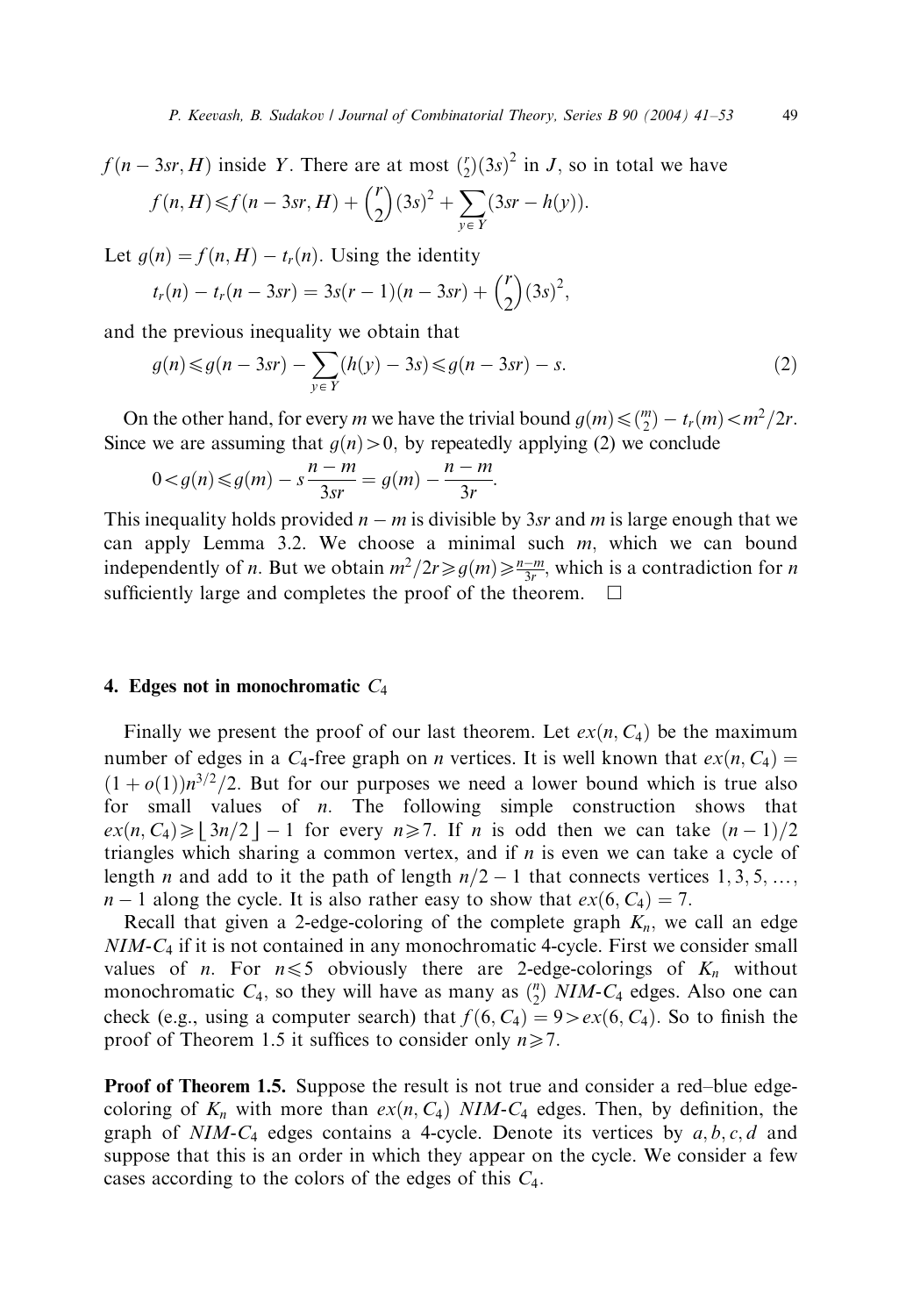Case 1: There are two edges of each color and they alternate (red/blue) along the cycle. Then the diagonals  $ac$  and  $bd$  cannot have the same color, as this would create a monochromatic  $C_4$  with one of the pairs of opposite edges of this 4-cycle. So without loss of generality we may assume that  $ab$ ,  $bd$  and  $cd$  are red, and  $ac$ ,  $bc$  and da are blue. Let x be some other vertex of  $K_n$ . Then it cannot be the case that both edges xa and xd are red, as this would create a red  $C_4$  abdx using the edge ab. We can partition the vertices other than  $a, b, c, d$  into two disjoint sets X, Y, where all the edges from  $a$  to  $X$  are blue and all the edges from  $a$  to  $Y$  are red. Then by the above discussion all the edges from d to Y are blue. Now for  $x \in X$ , consider the 4-cycle xacb. Since bc is a  $NIM-C_4$  edge we conclude that xb is red. Similarly, cycle xbdc shows that all the edges from  $c$  to  $X$  are blue and cycle *xcad* shows that all the edges from d to X are red. Also, considering cycle  $ydac, y \in Y$ , we obtain that all the edges from c to Y are red, and considering cycle *ycdb* we obtain that all the edges from b to Y are blue. Then it follows that either X or Y is empty since for any edge  $xy$  one of the cycles *xdcy* or *xady* is monochromatic, contradiction. Without loss of generality assume that  $X = \emptyset$ . Now note that for any two distinct  $y_1, y_2 \in Y$  cycle  $y_1ay_2c$  is red and cycle  $y_1by_2d$  is blue. Therefore all the edges between Y and  $\{a, b, c, d\}$  are not  $NIM-C_4$  edges. Since b is connected to Y by blue edges and c is connected to Y by red edges, we obtain that  $NIM-C_4$  edges inside Y cannot contain a monochromatic path of length 2. Therefore they form two matchings and there are at most |Y| of them. So the total number of NIM-C<sub>4</sub> edges is at most  $|Y| + 6 = n - 4 + 6 = n + 2$ ; contradiction.

Case 2: There are two edges of each color but not alternating. So without loss of generality we can assume that  $ab$ ,  $ad$  are red, and  $bc$ ,  $cd$  are blue. Note that for any other vertex  $x$ , one of the edges  $xb$ ,  $xd$  must be red and the other blue, since otherwise either a or c together with x, b, d will form a monochromatic  $C_4$ . Let X be those vertices x for which xd is red and xb blue, and Y be those y for which yd is blue and yb red.

Suppose first that  $bd$  is blue, the case when it is red can be treated similarly. Then considering the 4-cycle *dbcy*,  $y \in Y$  and  $xbdc$ ,  $x \in X$  we obtain that all edges from c to Y and X must be red. Now considering cycle  $cyba$  (or cycle xdac if Y is empty) we see that ac is blue. Finally considering cycles acbx,  $x \in X$  and acdy,  $y \in Y$  we see that all edges from a to X and Y are red. Since ab and ad are  $NIM-C_4$  edges then for  $x_1, x_2$  in X the cycle  $x_1$  adx<sub>2</sub> shows that internal edges of X are blue, the cycle  $y_1$  aby<sub>2</sub> shows that internal edges of  $Y$  are blue, and cycle xaby shows that edges from  $X$  to Y are blue. If both X and Y are nonempty then every cycle of the form  $x b dy$  is blue. This implies that edge bd, all the blue edges from b to X, from d to Y and from X to Y are not NIM-C<sub>4</sub>. Also red cycles  $y_1cy_2b$  and  $y_1ay_2c$  guarantee that if  $|Y|>1$  then all the red edges from Y are also not  $NIM-C_4$  and the same is true for X. Moreover any path of length two inside Y together with  $d$  will form a blue 4-cycle. So Y contains NIM-C<sub>4</sub> edges only if  $|Y| = 2$ .

Therefore, if both  $X$  and  $Y$  are nonempty and have size at least two then there are at most 7 NIM-C<sub>4</sub> edges, i.e., 2 inside  $X \cup Y$  and 5 inside  $\{a, b, c, d\}$ . If one of them, e.g.,  $X = \{x\}$  is of size one and another of size at least two then there are 5 NIM-C<sub>4</sub> edges inside  $\{a, b, c, d\}$ , at most one inside Y, and edge xd, since the edges xa and xc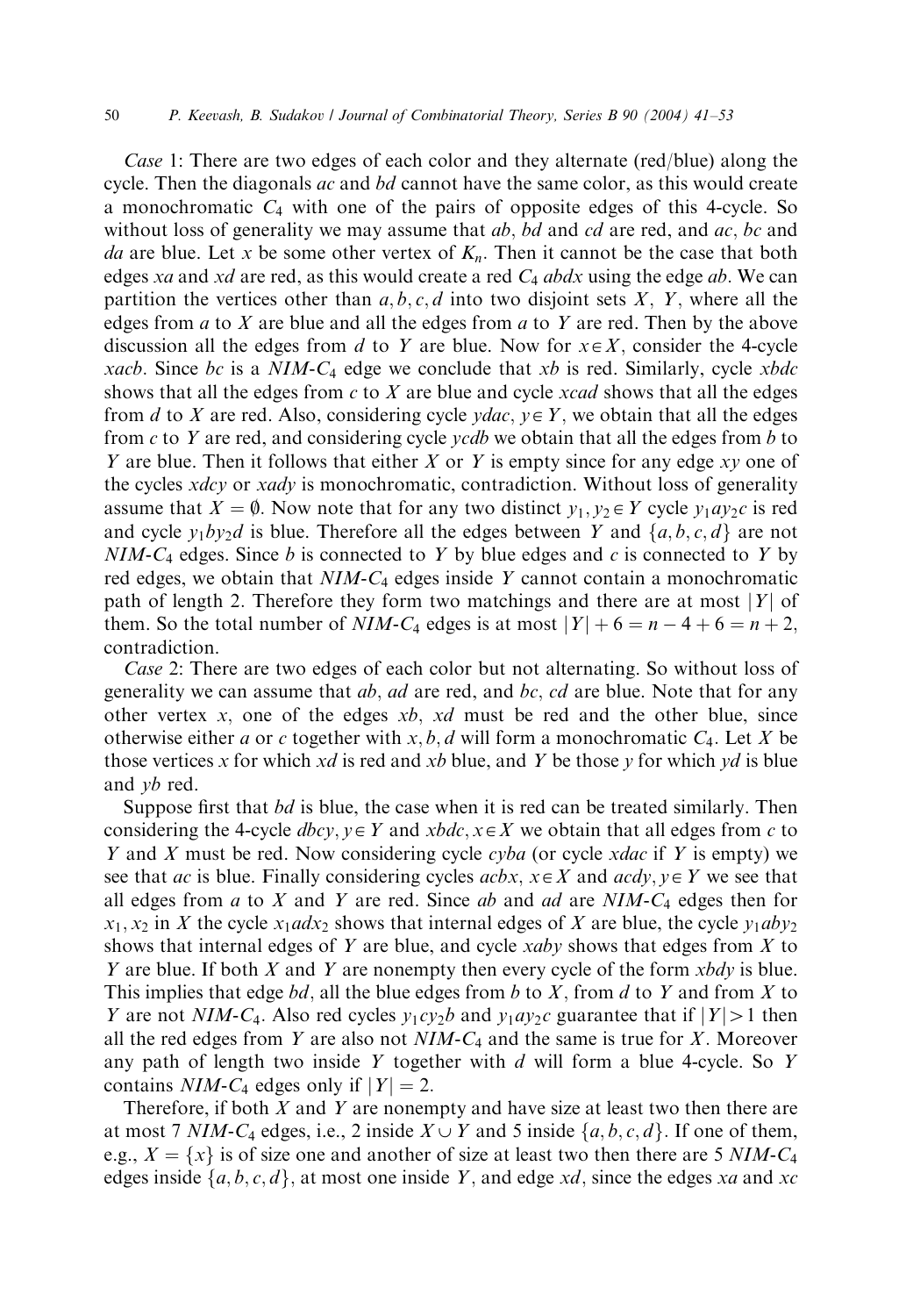form a red 4-cycle with any vertex from Y. Altogether we have  $7$  NIM- $C_4$  edges. Finally if  $X$  or  $Y$  is empty, then another has size at least three and thus only the 6 edges inside  $\{a, b, c, d\}$  are NIM-C<sub>4</sub> edges. All these three possibilities lead to contradiction.

Case 3: There are three edges of one color and one of the other. Say there is just one blue edge. Then at least one of the diagonals of this 4-cycle is blue. First consider the case when both diagonals are blue. Then by symmetry we can assume that  $da$ ,  $ab$ , bc are red and bd, cd, ac are blue. Let x be some other vertex. The cycle  $x$ dab shows that at least one of xd, xb is blue. So we can partition the vertices other than  $a, b, c, d$ into two disjoint set X and Y so that all edges from  $d$  to X are blue, from  $d$  to Y are red and thus all the edges from  $b$  to  $Y$  are blue.

Considering cycle *cdby* for some  $y \in Y$  we obtain that all edges from c to Y are red. A cycle *abcy* shows that all edges from a to Y are blue. Next  $acdx$ ,  $x \in X$  shows that all the edges from a to X are red, abcx shows that all the edges from  $c$  to X are blue and cycle  $bdcx$  shows that all the edges from b to X are red. Also note that for any pair  $x_1, x_2 \in X$  at least one of 4-cycles  $x_1x_2cd$  and  $x_1x_2ab$  is monochromatic. Therefore X has size at most one. If indeed  $X = \{x\}$ , then cycle xady guarantee that all the edges from x to Y are blue and form blue 4-cycles  $xcay$  and  $xdby$ . Therefore these edges together with xc, xd, ac and bd are not  $NIM-C_4$ . Since b is connected to Y by blue edges and  $c$  is connected to Y by red edges, we obtain that  $NIM-C_4$  edges inside Y cannot contain a monochromatic path of length 2. Therefore they form two matchings and there are at most |Y| of them. Also we have that  $|Y| \ge 2$  and therefore using cycles  $y_1 dy_2 c$  and  $y_1 ay_2 b$  we conclude that all edges from Y to a, b, c, d are not NIM-C<sub>4</sub>. So the total number of NIM-C<sub>4</sub> edges when  $|X| = 1$  is at most  $|Y| + 2 + 4 = n - 5 + 6 = n + 1$ . Similarly if X is empty we obtain that the total number of NIM-C<sub>4</sub> edges is bounded by  $|Y| + 6 = n + 2$ . In both cases it is at most  $ex(n, C_4)$ , contradiction.

Finally consider the second possibility when one diagonal of  $C_4$  is red and another is blue. Again by symmetry we can assume that  $da$ ,  $ab$ ,  $bc$ ,  $ac$  are red and  $bd$ ,  $cd$  are blue. Then it is easy to see that for any other vertex x the edges  $xb$  and  $xc$  cannot have the same color. Let X be those vertices for which  $xb$  is blue,  $xc$  is red and Y be those vertices for which  $yb$  is red,  $yc$  is blue. Similarly as before, considering cycles *xcad*, *xcba* and *ybca*, *ybad* we obtain that all the edges from  $a$ ,  $d$  to  $X$  and  $Y$  are blue. Note also that one of the cycles *xcby* and *xdcy* is always monochromatic. Therefore there are no edges from X to Y and thus one of them is empty. If  $X = \emptyset$  then  $|Y| \ge 3$ , and the cycle  $y_1cdy_2$  shows that all the edges inside Y are red. Therefore they form a red 4-cycle together with vertex b. Also cycles  $y_1cy_2d$  and  $y_1ay_2d$  shows that the blue edges from Y are not  $NIM-C_4$ . So the total number of  $NIM-C_4$  edges is at most 6, contradiction.

Now let  $Y = \emptyset$  and  $|X| \ge 3$ . If all the edges inside X are red then we can finish the proof as in the previous paragraph, so  $X$  has at least one blue edge. Then cycles  $x_1bx_2a$ ,  $x_1bx_2d$  and  $x_1bdx_2$  show that all the edges from a, b, d to X, edge bd and all the blue edges inside X are not  $NIM-C_4$ . Since c is connected to X by red edges we obtain that the red  $NIM-C_4$  edges inside X cannot contain a monochromatic path of length 2. Therefore they form a matching and there are at most  $|X|/2$  of them. In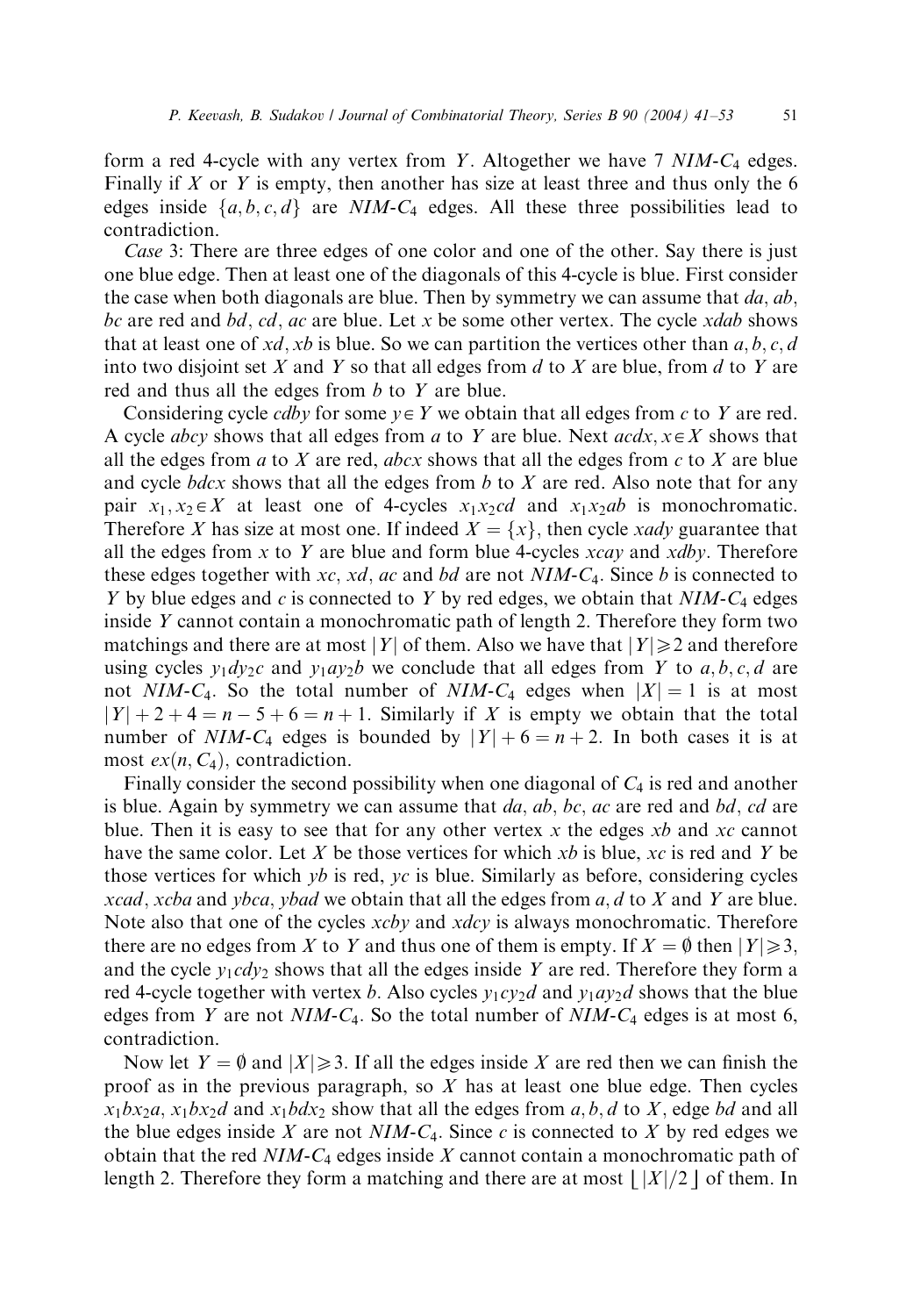addition, there are 5 NIM-C<sub>4</sub> edges inside  $\{a, b, c, d\}$  and |X| such edges from c to X. So the total number of NIM-C<sub>4</sub> edges is at most  $5 + |X| + |X|/2 =$  $13(n-4)/2$  | + 5 = |  $3n/2$  | - 1  $\leq e^{x(n, C_4)}$ , contradiction.

This covers all cases and completes the proof of the theorem.  $\Box$ 

#### 5. Concluding remarks

In this paper we study the maximum possible number of edges not covered by a monochromatic copy of a fixed graph H in a 2-edge-coloring of  $K_n$ . Clearly this number is always at least the Turán number of  $H$ . In the cases when  $H$  is a clique or a 4-cycle, or more generally any edge-color-critical graph we managed to prove that for sufficiently large *n* this number is actually equal to  $ex(n, H)$ . This suggests the following intriguing open problem.

**Problem 5.1.** Let  $H$  be a fixed graph. Is it true that for n sufficiently large,  $f(n, H) = ex(n, H)$ ?

Note that using a slight adaptation of Lemma 3.2 one can prove that  $f(n, H)$ equals  $ex(n, H)$  at least asymptotically for every non-bipartite graph H. Indeed, let H be a fixed graph with chromatic number  $r + 1$ . Then by Theorem 3.1,  $ex(n, H) =$  $\left(\frac{r-1}{2r} + o(1)\right)n^2$ . Say *H* has *m* vertices, so that *H* is a subgraph of the complete  $(r + 1)$ partite graph  $K_{r+1}(m)$ . Let  $t = 2(m+1)m!4^{m(m-1)}$  and suppose that there is a 2-edgecoloring of  $K_n$  with at least  $\left(\frac{r-1}{2r} + \delta\right)n^2$  NIM-H edges for some  $\delta > 0$ . Then by Theorem 3.1, if  $n$  is sufficiently large then the set of  $NIM-H$  edges will contain a complete  $(r + 1)$ -partite graph  $K_{r+1}(t)$ . Now applying the argument of Lemma 3.2 we deduce that this  $K_{r+1}(t)$  contains a monochromatic  $K_{r+1}(m)$ , and so a monochromatic  $H$ . This is a contradiction, so there cannot be so many  $NIM-H$ edges.

For bipartite graphs the situation is less clear, as even the asymptotics of the Turán numbers are known only in a few cases. However, it is interesting that we were able to obtain an exact result for  $C_4$  with only a weak lower bound on  $ex(n, C_4)$ . This suggests that it may be possible to extend our result to some other bipartite graphs such as the even cycles, or complete bipartite graphs.

We were able to determine  $f(n, \triangle)$  and  $f(n, C_4)$  for all values of n. Nevertheless, for general complete graphs  $K_r$  we only prove the results for *n* extremely large. The question arises of finding the correct order of magnitude for the minimum value of  $n$ for which Theorem 1.2 holds. Well-known lower bounds on Ramsey numbers show that such *n* should be at least exponential in  $r$ , and we think that a similar upper bound ought to hold.

Finally, note that in both cases when  $H = K_{r+1}$  and  $H = C_4$  our proofs show that for sufficiently large n,  $f(n, H) = ex(n, H)$  only if the NIM-H edges form an extremal graph, i.e., the H-free graph with  $ex(n, H)$  edges. On the other hand it is worth